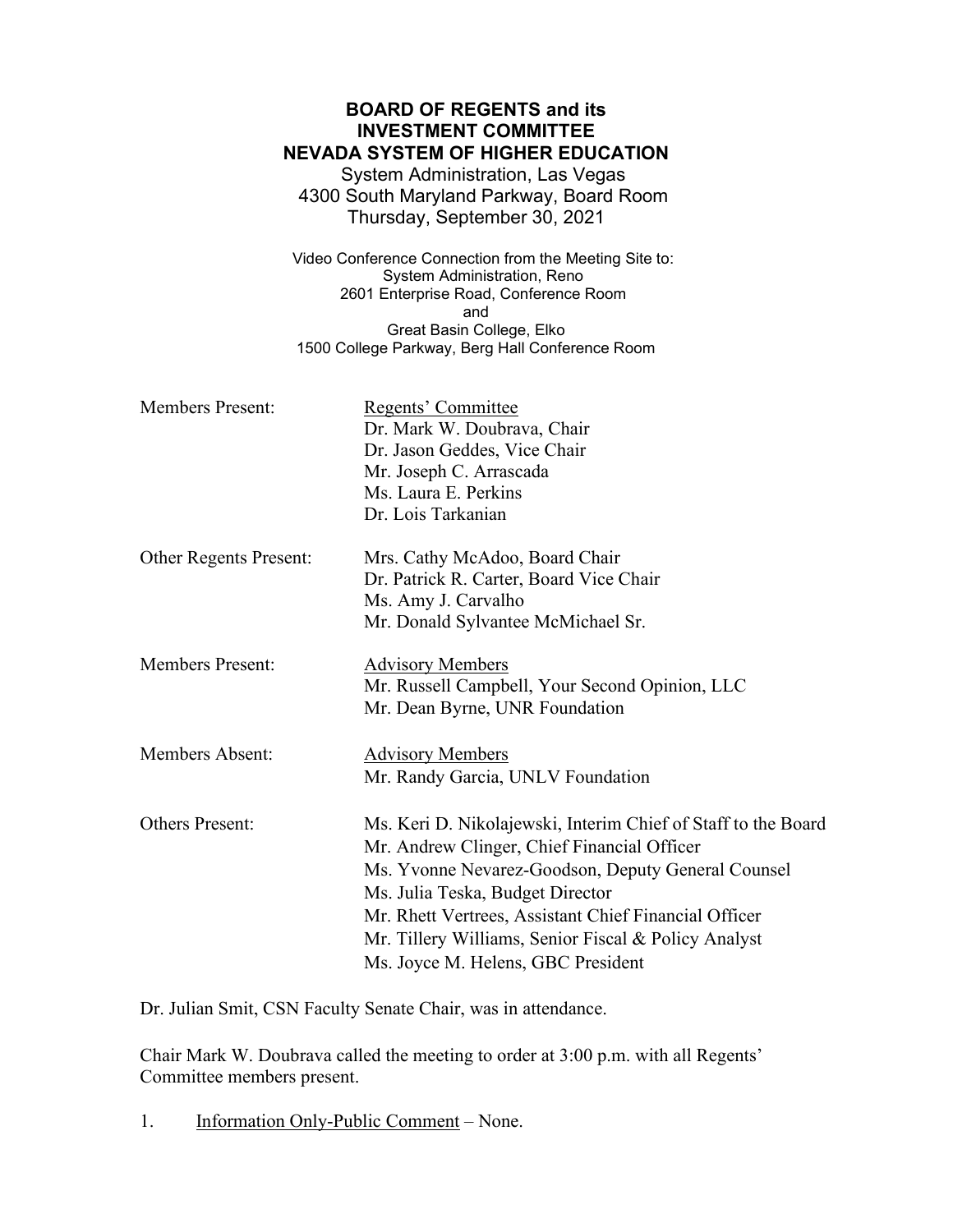2. Approved-Minutes – The Committee recommended approval of the minutes from the June 30, 2021, meeting *(Ref. INV-2 on file in the Board Office)*.

> Regent Tarkanian moved approval of the minutes from the June 30, 2021, meeting. Vice Chair Geddes seconded. Motion carried.

- 3. Information Only-Chair's Report No report was provided.
- 4. Information Only-Endowment Pool Performance Russell Investments Mr. Matt Beardsley from Russell Investments presented a report on asset allocation and investment returns for the Pooled Endowment Fund as of June 30, 2021 *(Refs. INV-4a and INV-4b on file in the Board Office)*.
- 5. Information Only-Endowment Pool Performance Cambridge Associates Ms. Wendy Walker from Cambridge Associates presented a report on asset allocation and investment returns for the Pooled Endowment Fund as of June 30, 2021 *(Refs. INV-5a and INV-5b on file in the Board Office)*.

Mr. Andrew Clinger, Chief Financial Officer, provided an overview of the total Endowment – market value as of June 2021, managed by Cambridge Associates and Russell Investments.

At the request of Board Vice Chair Carter, Ms. Walker defined the Legacy Assets for the new Committee members.

6. Approved-Operating Pool Performance Discussion and Recommendations – Staff from Cambridge Associates and System Administration presented a report on asset allocation and investment returns for the Pooled Operating Fund as of June 30, 2021. The Committee recommended approval of the following actions: reallocate \$50 million into the Metis International Equity Index from the Vanguard Developed Market position; trim \$10 million from Vanguard Institutional Index; add \$5 million to Vanguard Short-Term Inflation-Protected Securities; and add \$5 million to Wells Capital Montgomery *(Ref. INV-6 on file in the Board Office)*.

 Mr. Ijeh Ogbechie, Cambridge Associates, reported on asset allocation and investment returns for the Pooled Operating Fund as of June 30, 2021.

Vice Chair Geddes asked if the NSHE staff supported the rebalancing recommendations. Chief Financial Officer Clinger confirmed that staff supports the recommendations.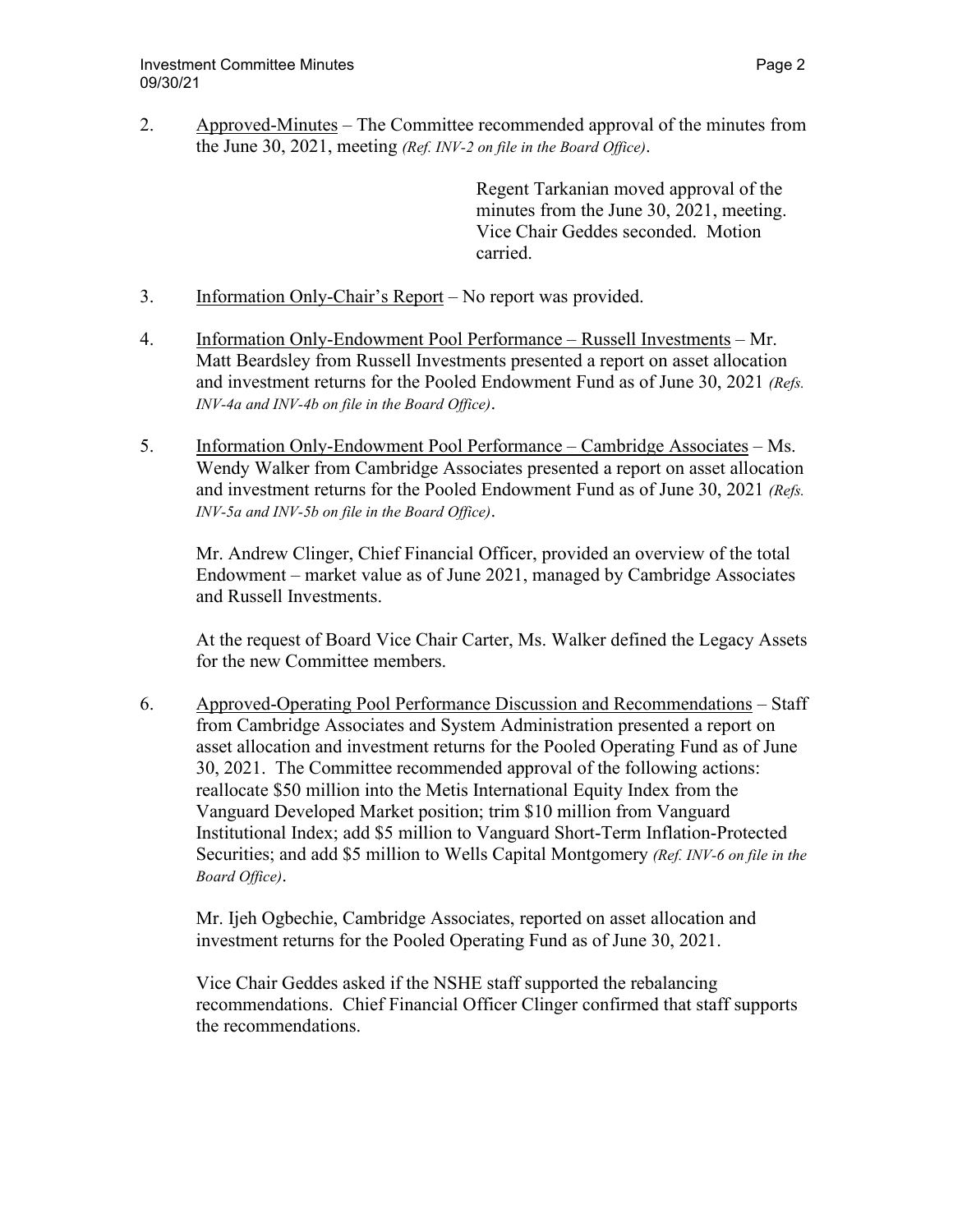## 6. Approved-Operating Pool Performance Discussion and Recommendations – *(continued)*

Vice Chair Geddes moved approval of the following actions: reallocate \$50 million into the Metis International Equity Index from the Vanguard Developed Market position; trim \$10 million from Vanguard Institutional Index; add \$5 million to Vanguard Short-Term Inflation-Protected Securities; and add \$5 million to Wells Capital Montgomery. Regent Arrascada seconded.

Regent Arrascada asked what the fees involved would be in approving the recommendations. Mr. Ogbechie answered that the incremental fee would be \$20,000.

Mr. Russell Campbell, Your Second Opinion, LLC., said the \$50 million that is allocated to the NSHE firm as well as the \$50 million being contemplated will represent roughly one quarter of the assets of this very small manager which Mr. Campbell believed to be a lot. The \$100 million also represents roughly 15 percent of the Operating Pool's long-term assets. He believed this is quite a significant commitment to a very small manager and the NSHE would not get very much in return considering the \$20,000 fee.

Ms. Walker added that since the US Equity fund was seeded back in February, the assets in the pool have gone from zero to \$250 million, and there is a significant demand in the marketplace for this type of comingled vehicle by a diverse manager because currently passive index funds are typically only available from very large institutions. Ms. Walker said that the incremental fee of \$20,000 is not exceptionally high and will begin to reduce over time.

Motion carried.

7. Approved-*Handbook* Revision, Statement of Investment Objectives and Policies for the Operating Funds – The Committee recommended approval of the proposed changes to the Statement of Investment Objectives and Policies for the Operating Funds *(Title 4, Chapter 10, Section 6 (B)) (Ref. INV-7 on file in the Board Office)*.

Chief Financial Officer Clinger provided a brief overview of the proposed changes which included the following addition to the Financial and Investment Objectives of Discrete Pools, Investment Policy:

*Consistent with the exercise of fiscal prudence and to more fully reflect the highly diverse population of Nevada and the System's institutional values of inclusion, diversity, equity and access, the System seeks to achieve robust diversity within its investment program and through enhanced inclusive investment practices by its investment managers. Accordingly, the investment advisor will make best efforts*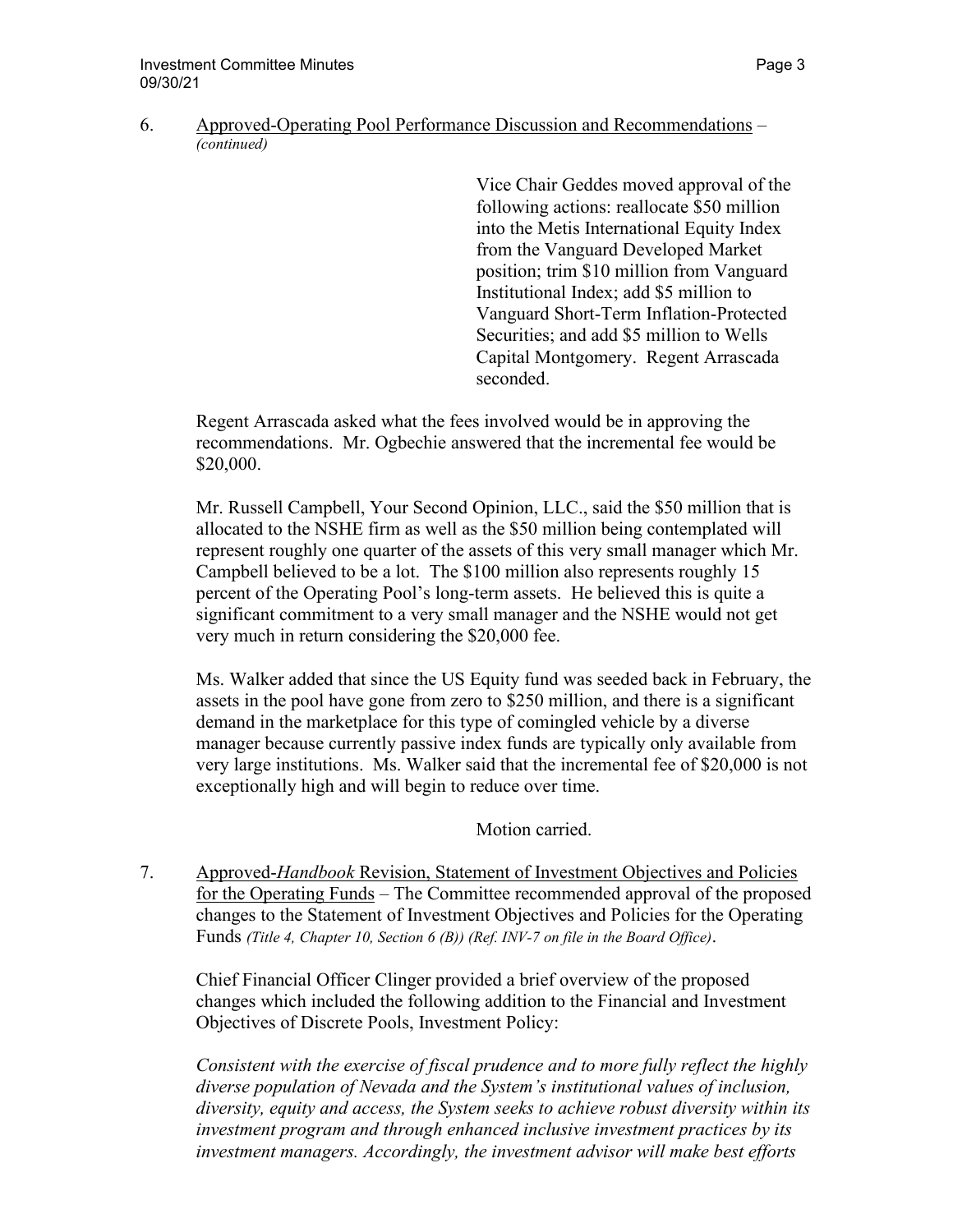7. Approved-*Handbook* Revision, Statement of Investment Objectives and Policies for the Operating Funds – *(continued)*

*to recommend diverse investment managers that are women, disadvantaged and minority owned.* 

> Regent Perkins moved approval of the *Handbook* revision. Regent Tarkanian seconded. Motion carried.

8. Approved-*Handbook* Revision, Statement of Investment Objectives and Policies for the Endowment Fund – The Committee recommended approval of the proposed changes to the Statement of Investment Objectives and Policies for the Endowment Fund *(Title 4, Chapter 10, Section 5 (2)) (Ref. INV-8 on file in the Board Office)*.

 Chief Financial Officer Clinger provided an overview of the proposed changes which included the following addition to the Objectives section:

*Consistent with the exercise of fiscal prudence and to more fully reflect the highly diverse population of Nevada and the System's institutional values of inclusion, diversity, equity and access, the System seeks to achieve robust diversity within its investment program and through enhanced inclusive investment practices by its Fund Manager. Accordingly, the Fund Manager will make best efforts to hire diverse investment managers that are women, disadvantaged and minority owned.* 

> Regent Perkins moved approval of the *Handbook* revision. Regent Arrascada seconded. Motion carried.

9. Approved-Management of Investment Portfolios – Chief Financial Officer Andrew Clinger presented staff's recommendations for the future management of the NSHE investment portfolio. William Jarvis from Bank of America presented additional information. The Committee recommended approval of not renewing the contract with Russell Investments as of December 31, 2021. The Committee also recommended renegotiating the current contract with Cambridge Associates to extend the term of the contract and to move the investments from Russell Investments to Cambridge Associates to manage *(Refs. INV-9a, INV-9b, INV-9c, INV-9d and INV-9e on file in the Board Office)*.

Mr. Jarvis provided a report entitled "First Principles – Investment Governance for Fiduciaries of Long-Term Funds" which included: discernment: understanding your organization – types of non-profit organizations, sources of funding, endowments and balancing of interests; knowing the rules: fiduciary duty – the fiduciary role, the fiduciary mindset, and fiduciary behavior and investment policy; and fulfilling the role: governance – the four tools of prudent governance, asset allocation and portfolio diversification, characteristics of the endowment model of investing, conservative vs. traditional, commonly-used endowment management structures, and fiduciary health and investment governance.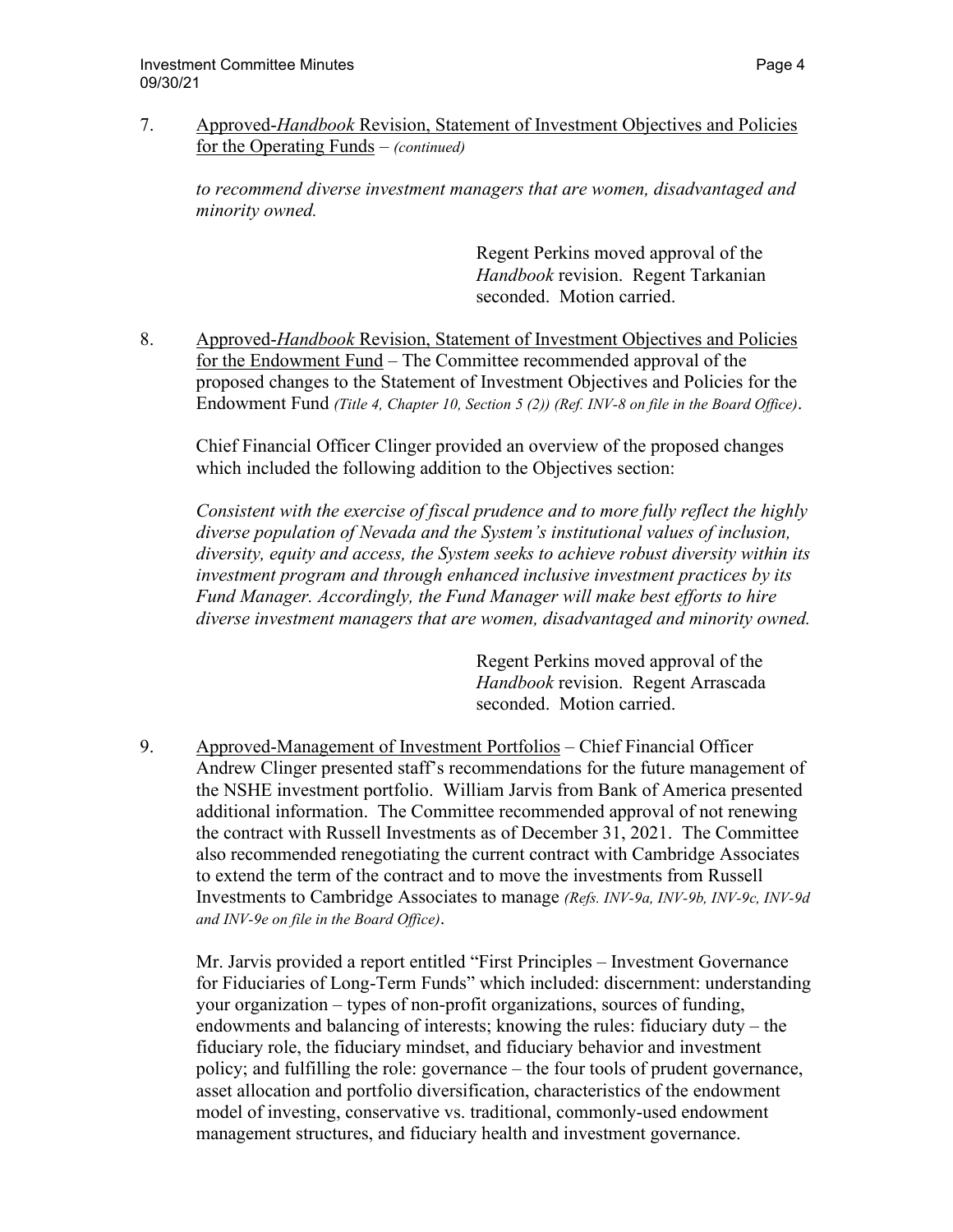## 9. Approved-Management of Investment Portfolios – *(continued)*

Chief Financial Officer Clinger provided a report which included: an overview of the current NSHE investment management structure utilizing Outside Chief Investment Officers ("OCIO") through Cambridge Associates and Russell Investments; examples of similarly sized endowments – western region systems: University of Alaska System and University of Hawaii System; benefits of OCIO and in-house investment management models; challenges with transitioning to inhouse investment management; current staffing levels of Cambridge Associates and Russell Investments – NSHE account; and staff recommendation.

Vice Chair Geddes shared his support to continue with the OCIO model. He asked whether the contract extension could be renegotiated with Cambridge Associates before the Cambridge's contract expiration on December 1, 2021. Chief Financial Officer Clinger said the two-year extension would need to be exercised; however, the fees would need to be renegotiated and brought back to the Committee and full Board.

Mr. Dean Byrne, UNR Foundation, and Chief Financial Officer Clinger discussed the investments that are currently with Russell Investments and the transition of those investments to Cambridge Associates. Chief Financial Officer Clinger confirmed that NSHE staff and Cambridge Associates had no concerns regarding the transition of investments.

Mr. Campbell added that OCIO fees have come down quite dramatically in recent years and he assumes there may be a discount for the larger amount of assets that Cambridge Associates will be managing. He also recommended that the NSHE staff research what other similar sized funds pay, so the upcoming contract negotiations with Cambridge Associates will be well-informed. Mr. Campbell also asked that the Committee consider liquidating some of the assets that Russell Investments manages and have the NSHE invest those directly in publicly traded investments, either exchange traded funds or passive indexes, to save the OCIO fees and reduce investment manager fees.

> Vice Chair Geddes moved approval of not renewing the contract with Russell Investments as of December 31, 2021. The Committee also recommended renegotiating the current contract with Cambridge Associates to extend the term of the contract and to move the investments from Russell Investments to Cambridge Associates to manage. Regent Perkins seconded.